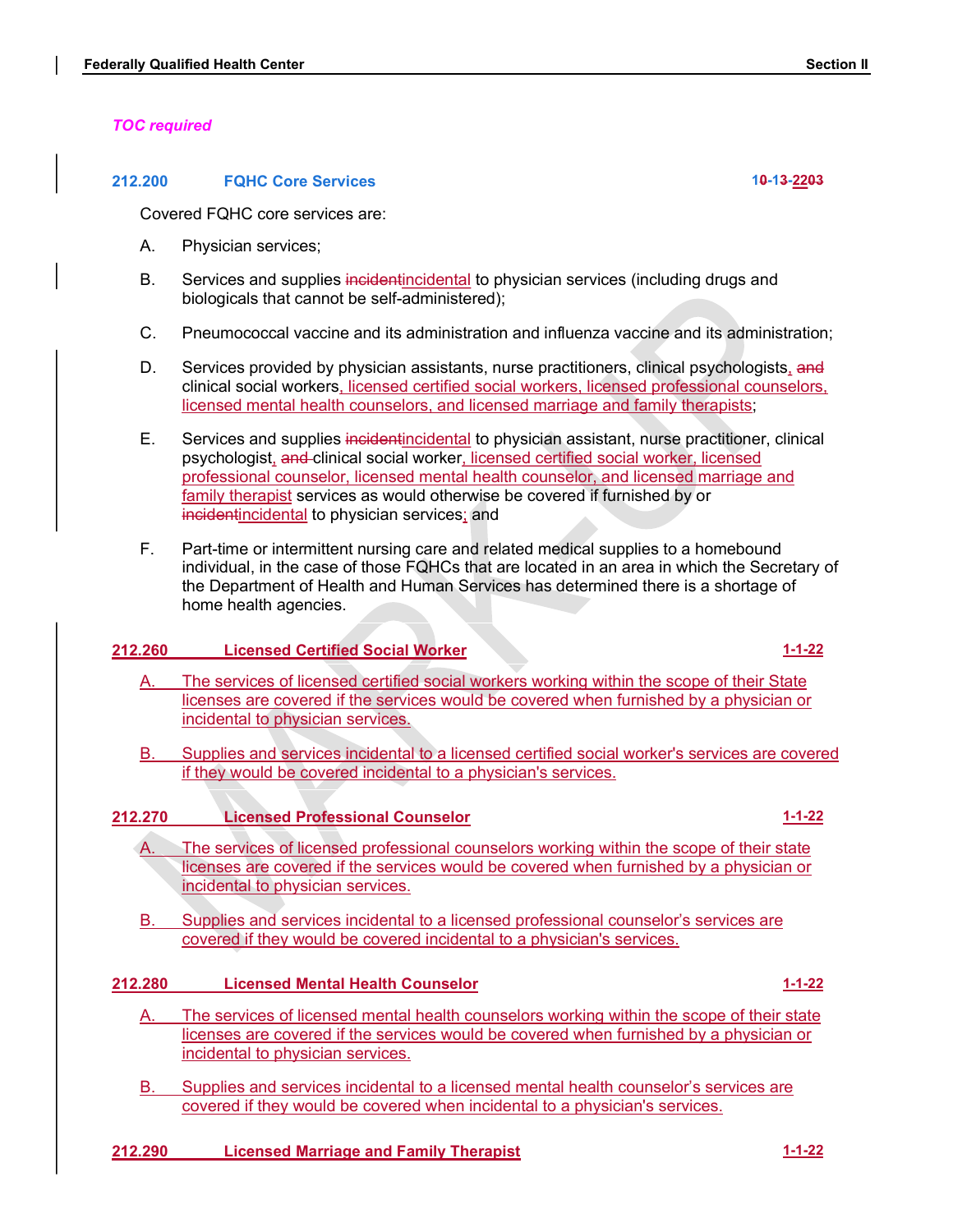- Federally Qualified Health Center<br>
A. The services of licensed marriage and family therapists working within the scope of their<br>
state licenses are covered if the services would be covered when furnished by a physician<br>
or The services of licensed marriage and family therapists working within the scope of their state licensed marriage and family therapists working within the scope of their<br>state licenses are covered if the services would be covered when furnished by a physician<br>or incidental to physician services.<br>Supplies and se The services of licensed marriage and family therapists working within the scope of<br>state licenses are covered if the services would be covered when furnished by a phy<br>or incidental to physician services.<br>Supplies and serv
	- B. Supplies and services incidental to a licensed marriage and family therapist's services are covered if they would be covered when incidental to a physician's services.

# 214.100 Definition of an FQHC "Core Service" Encounter 10-13-031-1-22<br>1-22

1-22

Section II<br>
A. The services of licensed marriage and family therapists working within the scope of their<br>
state licenses are covered if the services would be covered when furnished by a physician<br>
Dr incidental to physicia between a patient of the FQHC and a physician, physician assistant, nurse practitioner, licensed clinical psychologist or, licensed clinical social worker, licensed professional counselor, licensed mental health counselor, or licensed marriage and family therapist and includes services and supplies incidental to the face-to-face contact.

- A. Contacts with more than one of these health care professionals and multiple contacts with the same health care professional, which take place on the same day at a single location, constitute a single encounter except when the patient, after a first encounter, suffers illness or injury requiring additional diagnosis or treatment.
	- 1. A patient of the FQHC may have a separate family planning encounter during the same visit to the FQHC for a core service encounter; however, a family planning visit is not covered separately when it takes place on the same day as a family planning surgical procedure.
	- 2. An FQHC encounter is not covered separately on the same day as an obstetric or gynecologic procedure that the FQHC reports by CPT procedure code unless the encounter is for a different disorder or condition.
- B. See Section 220.000 for information regarding FQHC core service encounter benefit limits.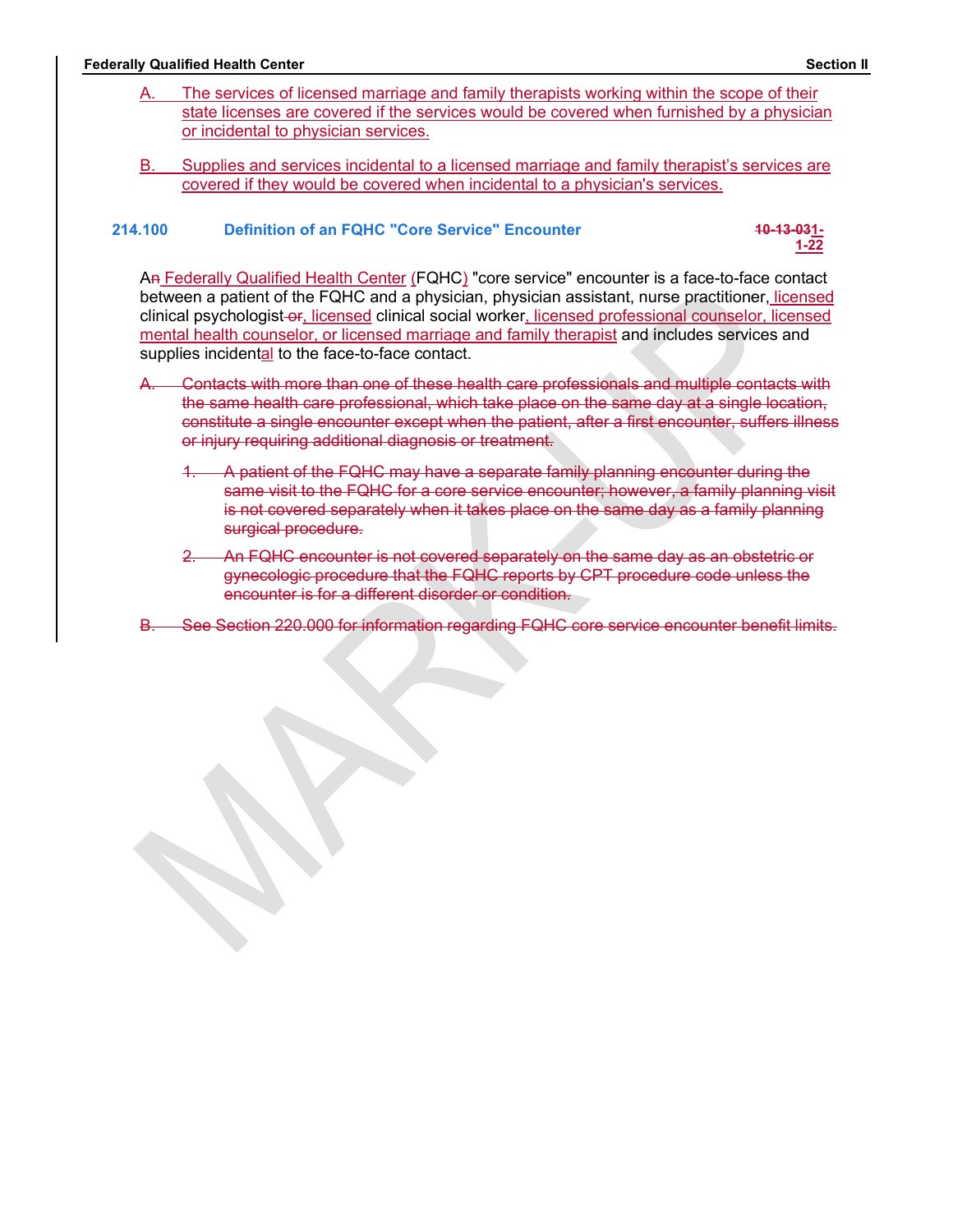# STATE PLAN UNDER TITLE XIX OF THE SOCIAL SECURITY ACT<br>
MEDICAL ASSISTANCE PROGRAM<br>
STATE <u>ARKANSAS</u><br>
AMOUNT, DURATION AND SCOPE OF<br>
SERVICES PROVIDED<br>
Revised: January 1, <del>1994</del>2022 MEDICAL ASSISTANCE PROGRAM Page 2eee STATE ARKANSAS

# AMOUNT, DURATION AND SCOPE OF

MEDICALLY NEEDY

STATE PLAN UNDER TITLE XIX OF THE SOCIAL SECURITY ACT<br>
MEDICAL ASSISTANCE PROGRAM<br>
STATE <u>ARKANSAS</u><br>
STATE ARKANSAS<br>
STATE ARKANSAS<br>
STATE PLAN AND SCOPE OF<br>
MEDICALLY NEEDY<br>
MEDICALLY NEEDY<br>
2.c. Federally Qualified Healt 2.c. Federally Qualified Health Center (FQHC) services and other ambulatory services that are covered under the plan and furnished by a FQHC in accordance with Section 4231 of the State Medicaid Manual (HCFA - Pub. 45-4). (Continued)

 $\mathcal{L}_\mathcal{L} = \mathcal{L}_\mathcal{L} = \mathcal{L}_\mathcal{L} = \mathcal{L}_\mathcal{L} = \mathcal{L}_\mathcal{L} = \mathcal{L}_\mathcal{L} = \mathcal{L}_\mathcal{L} = \mathcal{L}_\mathcal{L} = \mathcal{L}_\mathcal{L} = \mathcal{L}_\mathcal{L} = \mathcal{L}_\mathcal{L} = \mathcal{L}_\mathcal{L} = \mathcal{L}_\mathcal{L} = \mathcal{L}_\mathcal{L} = \mathcal{L}_\mathcal{L} = \mathcal{L}_\mathcal{L} = \mathcal{L}_\mathcal{L}$ 

Covered FQHC core services are defined as follows:

- physician services;
- services and supplies incident to physician's services (including drugs and biologicals that cannot be self-administered);
- pneumococcal vaccine and its administration and influenza vaccine and its administration;
- physician assistant services;
- nurse practitioner services;
- clinical psychologist services;
- clinical social worker services;
- licensed certified social worker services;
- licensed professional counselor services;
- licensed mental health counselor services;
	-
- services and supplies incident to physician's services (including drugs and biologicals that<br>cannot be self-administered);<br>physician assistant services;<br>physician assistant services;<br>physician assistant services;<br>services; services and supplies incident to clinical psychologist, and clinical social worker services, licensed certified social worker, licensed professional counselor, licensed mental health counselor and licensed marriage and family therapist services as would otherwise be covered if furnished by or incident to physician services; and
- part-time or intermittent nursing care and related medical supplies to a homebound individual, in the case of those FQHCs that are located in an area in which the Secretary has determined there is a shortage of home health agencies.

FQHC ambulatory services are defined as any other ambulatory service included in the Medicaid State Plan if the FQHC offers such a service, (e.g. dental, etc.). The "other ambulatory services" that are provided by the FQHC will count against the limit established in the plan for that service.

TN: 21-0011 Effective:01/01/22 Supersedes TN: 93-35 Approved: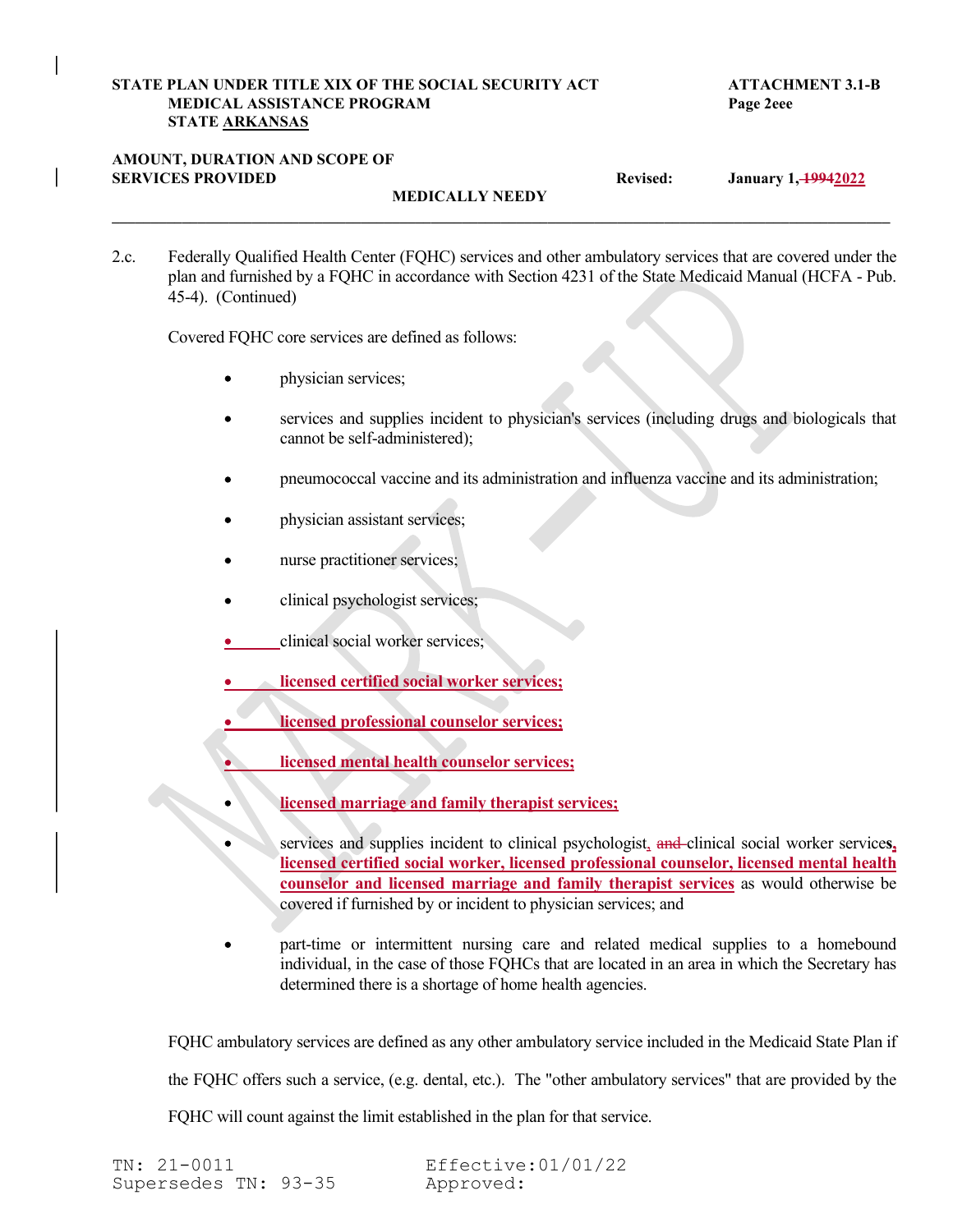# STATE PLAN UNDER TITLE XIX OF THE SOCIAL SECURITY ACT<br>
MEDICAL ASSISTANCE PROGRAM<br>
STATE <u>ARKANSAS</u><br>
AMOUNT, DURATION AND SCOPE OF<br>
SERVICES PROVIDED<br>
Revised: January 1, <del>1994</del>2022 MEDICAL ASSISTANCE PROGRAM PAGE 2008 Page 1eee STATE ARKANSAS

# AMOUNT, DURATION AND SCOPE OF

CATEGORICALLY NEEDY

STATE PLAN UNDER TITLE XIX OF THE SOCIAL SECURITY ACT<br>
MEDICAL ASSISTANCE PROGRAM<br>
STATE <u>ARKANSAS</u><br>
STATE ARKANSAS<br>
AMOUNT, DURATION AND SCOPE OF<br>
CATEGORICALLY NEEDY<br>
CATEGORICALLY NEEDY<br>
2.c. Federally Qualified Health 2.c. Federally Qualified Health Center (FQHC) services and other ambulatory services that are covered under the plan and furnished by a FQHC in accordance with Section 4231 of the State Medicaid Manual (HCFA - Pub. 45-4). (Continued)

 $\mathcal{L}_\mathcal{L} = \mathcal{L}_\mathcal{L} = \mathcal{L}_\mathcal{L} = \mathcal{L}_\mathcal{L} = \mathcal{L}_\mathcal{L} = \mathcal{L}_\mathcal{L} = \mathcal{L}_\mathcal{L} = \mathcal{L}_\mathcal{L} = \mathcal{L}_\mathcal{L} = \mathcal{L}_\mathcal{L} = \mathcal{L}_\mathcal{L} = \mathcal{L}_\mathcal{L} = \mathcal{L}_\mathcal{L} = \mathcal{L}_\mathcal{L} = \mathcal{L}_\mathcal{L} = \mathcal{L}_\mathcal{L} = \mathcal{L}_\mathcal{L}$ 

Covered FQHC core services are defined as follows:

- physician services;  $\bullet$
- services and supplies incident to physician's services (including drugs and biologicals that cannot be self-administered);
- pneumococcal vaccine and its administration and influenza vaccine and its administration;  $\bullet$
- physician assistant services;
- nurse practitioner services;
- clinical psychologist services;  $\bullet$
- clinical social worker services;
- **.** licensed certified social worker services;
- licensed professional counselor services;
- licensed mental health counselor services;
- licensed marriage and family therapist services;  $\bullet$
- services and supplies incident to clinical psychologist, and clinical social worker, licensed certified social worker, licensed professional counselor, licensed mental health counselor, and licensed marriage and family therapist services as would otherwise be covered if furnished by or incident to physician services; and
- part-time or intermittent nursing care and related medical supplies to a homebound individual, in the  $\bullet$ case of those FQHCs that are located in an area in which the Secretary has determined there is a shortage of home health agencies.

FQHC ambulatory services are defined as any other ambulatory service included in the Medicaid State Plan if

the FQHC offers such a service, (e.g. dental, etc.). The "other ambulatory services" that are provided by the

FQHC will count against the limit established in the plan for that service.

| $TN: 21-0011$        | Effective:01/01/22 |
|----------------------|--------------------|
| Supersedes TN: 93-35 | Approved:          |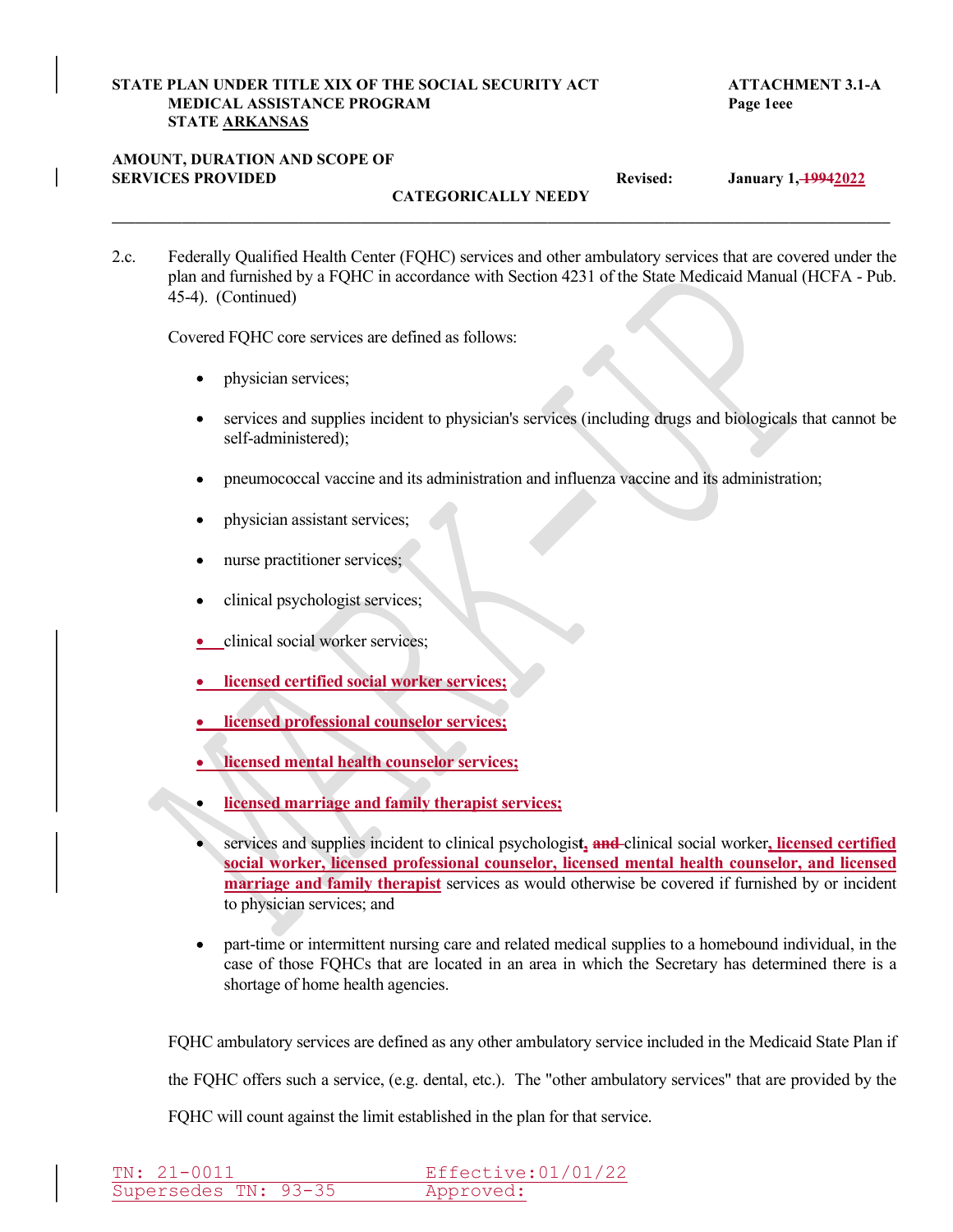Stricken language would be deleted from and underlined language would be added to present law. Act 764 of the Regular Session

| 1      | State of Arkansas<br>As Engrossed: H2/23/21 H3/22/21                        |
|--------|-----------------------------------------------------------------------------|
| 2      | 93rd General Assembly<br><b>HOUSE BILL 1459</b>                             |
| 3      | Regular Session, 2021                                                       |
| 4      | By: Representatives Penzo, Pilkington                                       |
| 5<br>6 | By: Senator K. Hammer                                                       |
| 7      |                                                                             |
| 8      | For An Act To Be Entitled                                                   |
| 9      | AN ACT TO ENSURE THAT ALL HEALTHCARE PROVIDERS ARE                          |
| 10     | REIMBURSED FOR BEHAVIORAL HEALTH SERVICES BY THE                            |
| 11     | ARKANSAS MEDICAID PROGRAM; AND FOR OTHER PURPOSES.                          |
| 12     |                                                                             |
| 13     |                                                                             |
| 14     | <b>Subtitle</b>                                                             |
| 15     | TO ENSURE THAT ALL HEALTHCARE PROVIDERS                                     |
| 16     | ARE REIMBURSED FOR BEHAVIORAL HEALTH                                        |
| 17     | SERVICES BY THE ARKANSAS MEDICAID                                           |
| 18     | PROGRAM.                                                                    |
| 19     |                                                                             |
| 20     |                                                                             |
| 21     | BE IT ENACTED BY THE GENERAL ASSEMBLY OF THE STATE OF ARKANSAS:             |
| 22     |                                                                             |
| 23     | SECTION 1. Arkansas Code Title 20, Chapter 77, Subchapter 1, is             |
| 24     | amended to add an additional section to read as follows:                    |
| 25     | 20-77-140. Reimbursement for behavioral health services.                    |
| 26     | The Arkansas Medicaid Program shall reimburse for behavioral<br>(a)         |
| 27     | health services that are provided in a federally qualified health center by |
| 28     | at a minimum:                                                               |
| 29     | A clinical psychologist;<br>(1)                                             |
| 30     | A licensed certified social worker;<br>(2)                                  |
| 31     | A licensed professional counselor;<br>(3)                                   |
| 32     | A licensed mental health counselor; or<br>(4)                               |
| 33     | A licensed marriage and family therapist.<br>(5)                            |
| 34     | The Department of Human Services shall apply for any federal<br>(b)         |
| 35     | waiver, Medicaid state plan amendments, or other authority necessary to     |
| 36     | implement this section.                                                     |